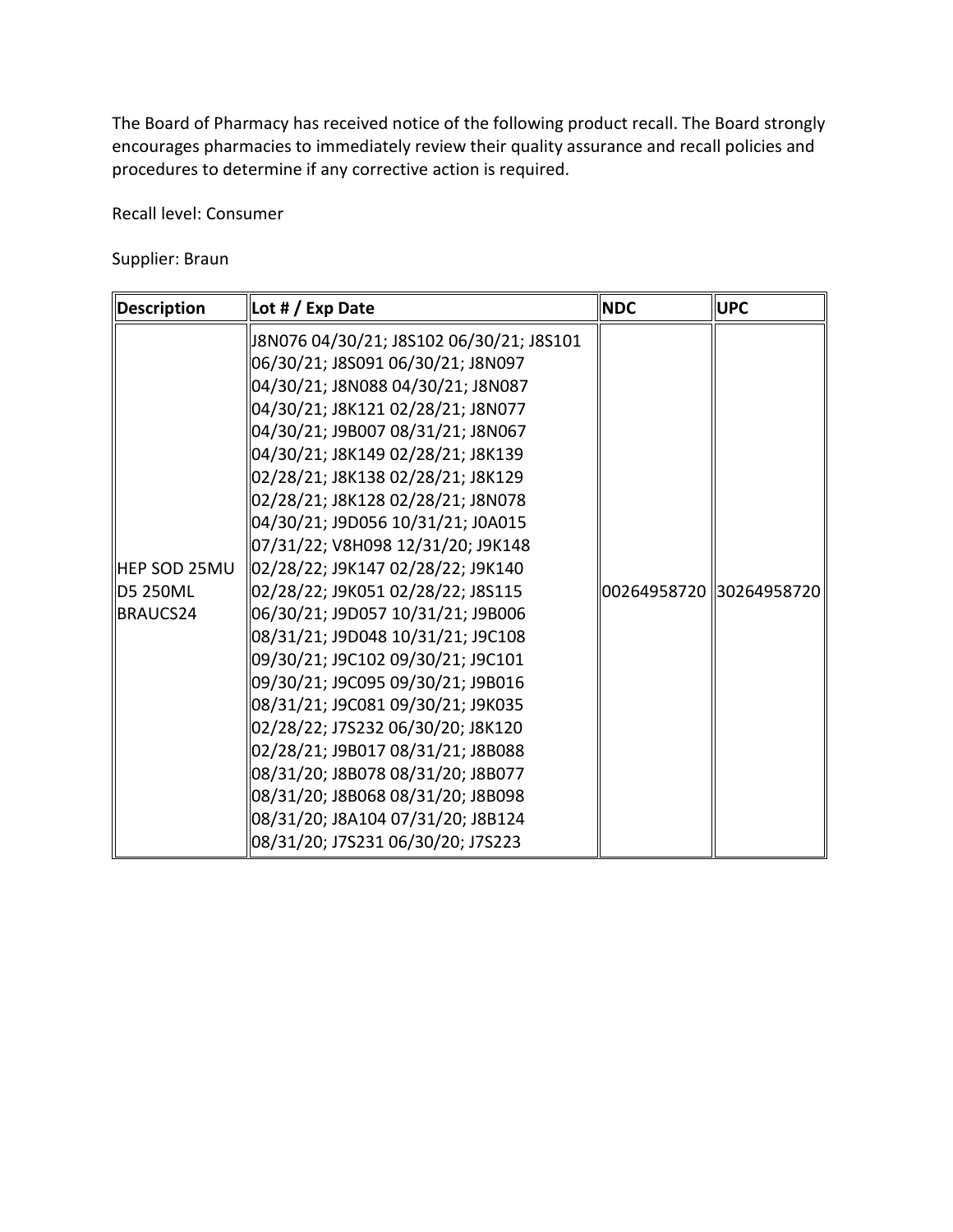| Description                                 | Lot $# / E$ xp Date                                                                                                                                                                                                                                                                                                                                                                                                                                                                                                                                                                                                                                                                                        | <b>NDC</b>              | <b>UPC</b>              |
|---------------------------------------------|------------------------------------------------------------------------------------------------------------------------------------------------------------------------------------------------------------------------------------------------------------------------------------------------------------------------------------------------------------------------------------------------------------------------------------------------------------------------------------------------------------------------------------------------------------------------------------------------------------------------------------------------------------------------------------------------------------|-------------------------|-------------------------|
|                                             | 06/30/20; J7S222 06/30/20; J7S203<br>06/30/20; J7S117 06/30/20; J7S109<br>06/30/20; J9C096 09/30/21; J8A113<br>07/31/20; J8E146 11/30/20; J8K115<br>02/28/21; J8J128 01/31/21; J8J127<br>01/31/21; J8J126 01/31/21; J8H186<br>12/31/20; J8H185 12/31/20; J8H178<br>12/31/20; J8B089 08/31/20; J8E147<br>11/30/20; J8E138 11/30/20; J8E137<br>11/30/20; J8D130 10/31/20; J8D121<br>10/31/20; J8D120 10/31/20; J8D112<br>10/31/20; J8D111 10/31/20; J8E154<br>11/30/20                                                                                                                                                                                                                                       |                         |                         |
| HEPAR SOL<br>20MU 500ML<br><b>BRAU CS24</b> | J8P139 05/31/21; J9K058 02/28/22; J8S263<br>06/30/21; J8E153 11/30/20; J8A132<br>07/31/20; J8J086 01/31/21; J8S271 06/30/21                                                                                                                                                                                                                                                                                                                                                                                                                                                                                                                                                                                | 00264956710 30264956710 |                         |
| HEPAR SOL<br>25MU 500ML<br>BRAU CS24        | J8K199 02/28/21; J8J094 01/31/21; J8J095<br>01/31/21; J8J104 01/31/21; J8J238<br>01/31/21; J8J246 01/31/21; J8J247<br>01/31/21; J8J248 01/31/21; J8K198<br>02/28/21; J8H 128 12/31/20; J8K200<br>02/28/21; J8K206 02/28/21; J8K207<br>02/28/21; J9J143 01/31/22; J9J146<br>01/31/22; J9K078 02/28/22; JOC196<br>09/30/22; J8J257 01/31/21; J8B119<br>08/31/20; JBA123 07/31/20; JOC205<br>09/30/22; J8A141 07/31/20; J8A142<br>07/31/20; J8A151 07/31/20; J8A152<br>07/31/20; J8A153 07/31/20; J8H130<br>12/31/20; J8B117 08/31/20; J8J093<br>01/31/21; J8D156 10/31/20; J8D157<br>10/31/20; J8D166 10/31/20; J8D167<br>10/31/20; J8D176 10/31/20; J8E162<br>11/30/20; J8H129 12/31/20; J8B116<br>08/31/20 | 00264957710 30264957710 |                         |
| <b>VA HEPAR</b><br>SOL20MU500ML<br>TRILCS24 | J8E153 11/30/20; J8J086 01/31/21; J8P139<br>05/31/21; J8S263 06/30/21; J8S271<br>06/30/21; J9K058 02/28/22; J8A132<br>07/31/20                                                                                                                                                                                                                                                                                                                                                                                                                                                                                                                                                                             | 00264956710 30264956710 |                         |
|                                             | J8K139 02/28/21; J8S115 06/30/21; J8S101<br>06/30/21; J8N097 04/30/21; J8N088                                                                                                                                                                                                                                                                                                                                                                                                                                                                                                                                                                                                                              |                         | 00264958720 30264958720 |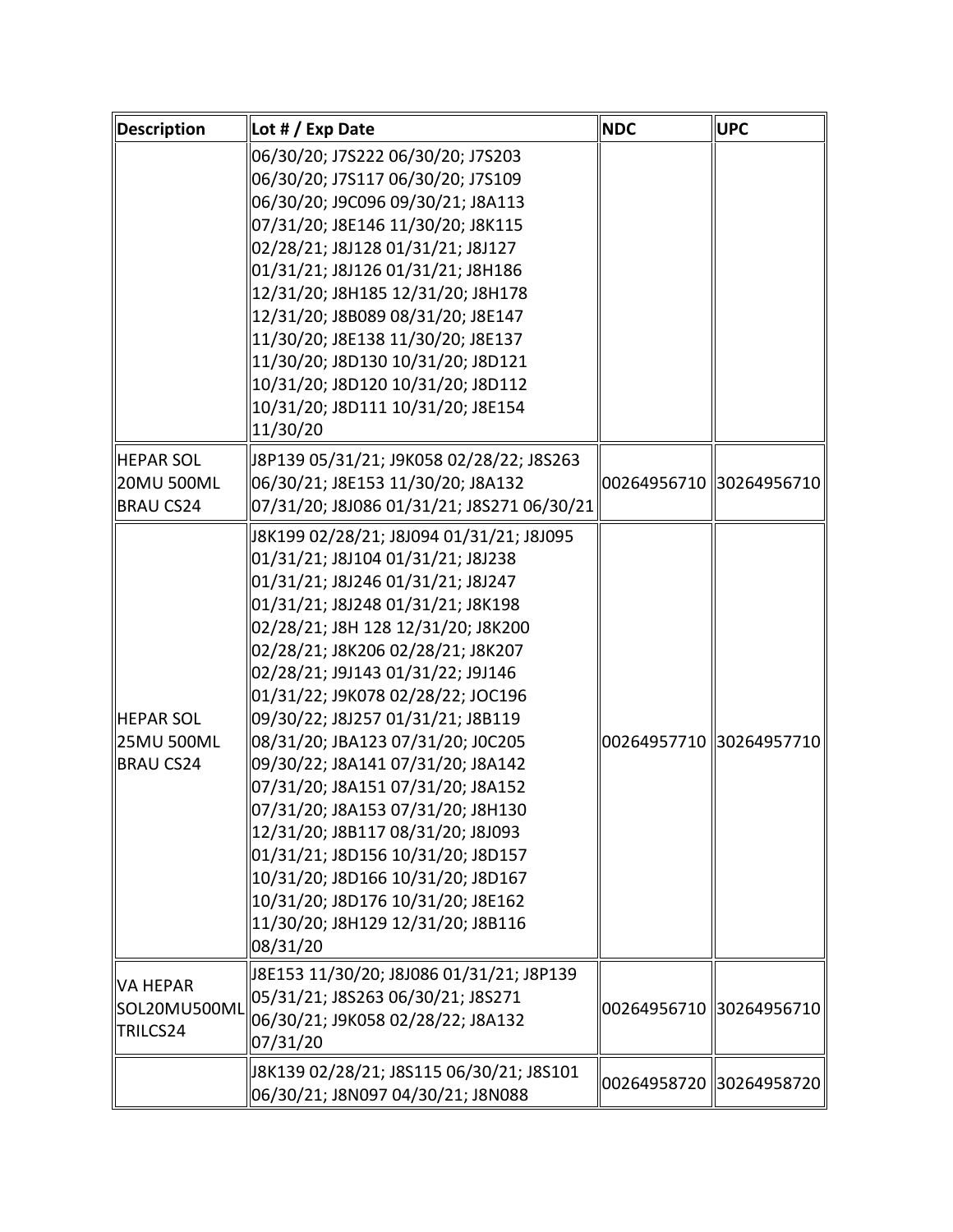| Description                                 | Lot # / Exp Date                                                                                                                                                                                                                                                                                                                                                                                                                                                                                                                                                                                                                                                                                                                                                                                                                                                                                                                                                                                                                                                                                                                                                                                                                                                              | <b>NDC</b>              | <b>UPC</b> |
|---------------------------------------------|-------------------------------------------------------------------------------------------------------------------------------------------------------------------------------------------------------------------------------------------------------------------------------------------------------------------------------------------------------------------------------------------------------------------------------------------------------------------------------------------------------------------------------------------------------------------------------------------------------------------------------------------------------------------------------------------------------------------------------------------------------------------------------------------------------------------------------------------------------------------------------------------------------------------------------------------------------------------------------------------------------------------------------------------------------------------------------------------------------------------------------------------------------------------------------------------------------------------------------------------------------------------------------|-------------------------|------------|
| <b>VA HEPAR</b><br>SOL25MU250ML<br>TRILCS24 | 04/30/21; J8N087 04/30/21; J8N078<br>04/30/21; J8N077 04/30/21; J8N076<br>04/30/21; J9B006 08/31/21; J8K149<br>02/28/21; J9C095 09/30/21; J8K138<br>02/28/21; J8K129 02/28/21; J8K128<br>02/28/21; J8K121 02/28/21; J8N067<br>04/30/21; J9D048 10/31/21; V8H098<br>12/31/20; J9K148 02/28/22; J9K147<br>02/28/22; J9K140 02/28/22; J9K051<br>02/28/22; J9K035 02/28/22; J9B016<br>08/31/21; J9D056 10/31/21; J9B007<br>08/31/21; J9C108 09/30/21; J9C102<br>09/30/21; J9C101 09/30/21; J9C096<br>09/30/21; J8S091 06/30/21; J9C081<br>09/30/21; J8K120 02/28/21; J9D057<br>10/31/21; J7S223 06/30/20; J8B089<br>08/31/20; J8B088 08/31/20; J8B078<br>08/31/20; J8B077 08/31/20; J8B068<br>08/31/20; J8A113 07/31/20; J8B098<br>08/31/20; J7S232 06/30/20; J8A104<br>07/31/20; J7S222 06/30/20; J7S203<br>06/30/20; J7S117 06/30/20; J7S109<br>06/30/20; J9B017 08/31/21; J8K115<br>02/28/21; J8S102 06/30/21; J0A015<br>07/31/22; J8J127 01/31/21; J7S231<br>06/30/20; J8J128 01/31/21; J8B124<br>08/31/20; J8J126 01/31/21; J8H186<br>12/31/20; J8H185 12/31/20; J8H178<br>12/31/20; J8E154 11/30/20; J8E147<br>11/30/20; J8D120 10/31/20; J8D112<br>10/31/20; J8D121 10/31/20; J8D130<br>10/31/20; J8E137 11/30/20; J8E138<br>11/30/20; J8E146 11/30/20; J8D111<br>10/31/20 |                         |            |
| lva hepar<br>TRILCS24                       | J8J094 01/31/21; J8K207 02/28/21; J8J257<br>01/31/21; J8J095 01/31/21; J8J104<br>01/31/21; J8J238 01/31/21; J8J246<br>SOL25MU500ML 01/31/21; J8J247 01/31/21; J8J248<br>01/31/21; J8K198 02/28/21; J8K199<br>02/28/21; J9K078 02/28/22; J8K206<br>02/28/21; J8J093 01/31/21; J9J143                                                                                                                                                                                                                                                                                                                                                                                                                                                                                                                                                                                                                                                                                                                                                                                                                                                                                                                                                                                           | 00264957710 30264957710 |            |